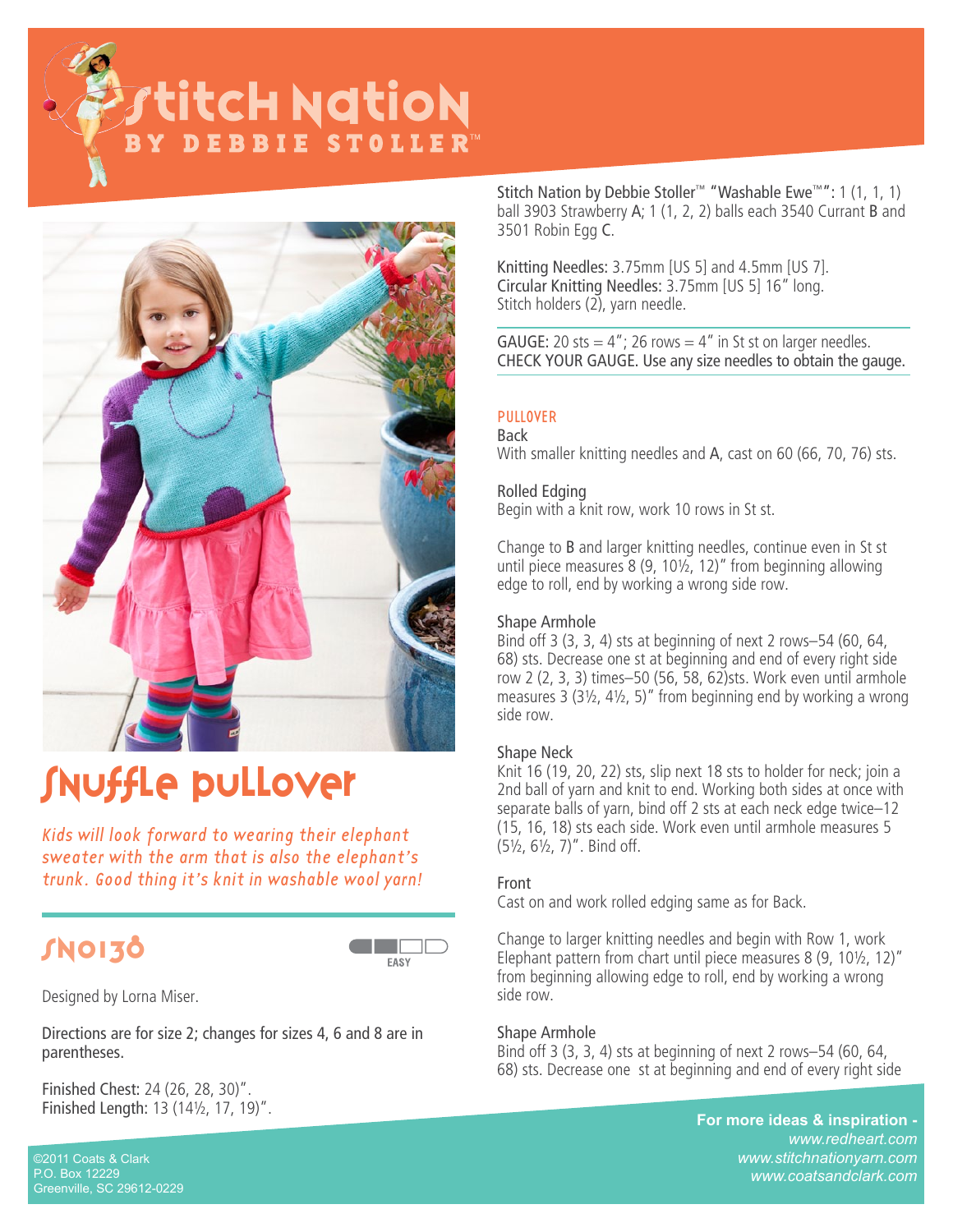

row 2 (2, 3, 3) times–50 (56, 58, 62)sts. Work even until armhole measures 3 (3½, 4½, 5)" from beginning end by working a wrong side row.

#### Shape Neck

Knit 16 (19, 20, 22) sts, slip next 18 sts to holder for neck; join a 2nd ball of yarn and knit to end. Working both sides at once with separate balls of yarn, bind off 2 sts at each neck edge twice–12 (15, 16, 18) sts each side. Work even until armhole measures same as Back to shoulder edge. Bind off.

#### Right Sleeve

With smaller knitting needles and A, cast on 30 (30, 32, 34) sts.

## Rolled Edging

Begin with a knit row, work 10 rows in St st.

Change to B and larger needles, work in St st shaping sleeve by increase one st at beginning and end of every 8th (6th, 6th, 4th) row 8 (9, 12, 14) times–46 (48, 56, 62) sts. Work even until piece measures 10 (11, 12, 13)" from beginning allowing edge to roll end by working a wrong side row.

#### Shape Cap

Bind off 3 (3, 3, 4) sts at beginning of next 2 rows–40 (42, 50, 54) sts. Decrease one st at beginning and end of every right side row 7 (7, 10, 11) times, then bind off  $\overline{2}$  (3, 3, 3) sts at beginning of every row 8 (6, 6, 6) times. Bind off remaining 10 (10, 12, 14) sts.

#### Left Sleeve

Cast on and work rolled edging same as for Right Sleeve.

Change to C and larger needles, complete same as for Right Sleeve.

#### **FINISHING**

Sew shoulder seams.

#### Neck Band

With circular needles and A, pick up and knit 72 sts around neck opening including sts from holders. Knit 10 rounds even in St st (knit every round). Bind off.

Set in sleeves. Sew sleeve and side seams.

#### **Embroidery**

With B, embroider ear, eye and mouth on elephant. Attach C for tail. Crochet or braid a 1" chain. Tie yarn in knot for tail. Refer to photo.



 Stitch Nation by Debbie Stoller™ "Washable Ewe™" Art. T103 available in 3.5oz (100g), 183yd (167m) balls..

ABBREVIATIONS:  $K = \text{knit}$ ; mm = millimeters;  $st(s) = stitch (es)$ ; St  $st =$  Stockinette stitch (Knit on right side rows; Purl on wrong side rows.)



For more ideas & inspiration *www.redheart.com www.stitchnationyarn.com www.coatsandclark.com*